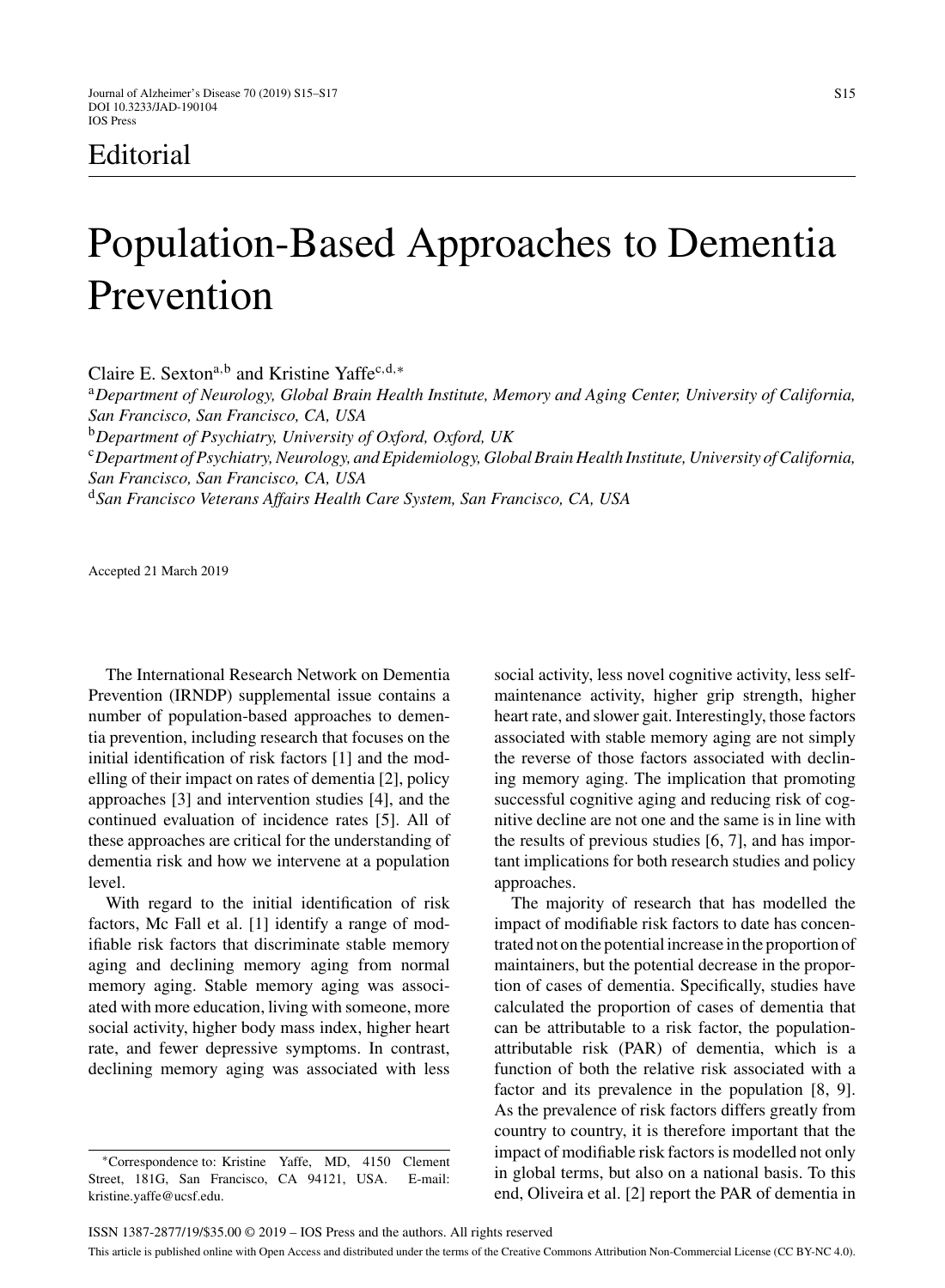Mozambique, Brazil, and Portugal. While these three countries are culturally related, key differences exist in terms of demographics and economic conditions. Prevalence of low educational attainment was similarly high in all three countries (ranging from 44.9% in Mozambique to 46.4% in Portugal), resulting in PAR of ∼21–22%. In Brazil and Portugal, physical inactivity outranked educational attainment as the number one factor in terms of PAR, with prevalence rates of 46.0% and 53.9% resulting in PARs of 27.4% and 30.7%, respectively. In Mozambique, however, physical inactivity rates were only 9.3%, resulting in a PAR of 7.1%. Instead, educational attainment was the highest-ranking risk factor in terms of PAR, with smoking coming in second with a prevalence of 21.4% and PAR 11.2%. Such differences contribute to the proportion of cases that could be prevented via a reduction in seven risk factors being greatest in Portugal (40.1%), followed by Brazil (32.3%), and then Mozambique (24.4%), and illustrates the importance of nationally tailored risk reduction research studies and policies.

Collins et al. [3] review dementia prevention policies and strategies, and their implementation in primary healthcare services, in England. Encouragingly, there is evidence that national dementia policies are filtering to regional and local levels. For example, in 2009, 'Living Well with Dementia: A National Dementia Strategy' first proposed that the message that "*What is good for your heart is good for your brain*" should be embedded in the National Health Service (NHS) Health Checks program, which is available to adults aged 40 to 74 years in England. Ten years on, Collins et al report that, at a local level, NHS Health Checks are the most frequent action included in statutory strategies that target local populations as a whole, and non-statutory strategies that target high need groups and programs. However, their review also highlights substantial scope for improvement, with initiatives often concentrating solely on vascular risk factors, and substantial heterogeneity in implementation reported.

An additional consideration for nationally-tailored programs is the extent to which their target population can be readily identified. In their review of vascular mild cognitive impairment (MCI), Meguro and Dodge [4] report how the design of the Osaki-Tajiri and Kurihara Projects in Japan was informed by the likelihood that many cases of vascular MCI remain undiagnosed. These projects provided free assessments and travel to aid in early diagnosis, before offering interventional studies that examined the efficacy of cognitive stimulation, physical exercise, and group reminiscence on cognitive outcomes, physical ability and quality of life. Compared with the control group, all three interventions were associated with improvements in Trail Making Test A, word fluency and quality of life. Additionally, the cognitive stimulation intervention increased Mini-Mental State Examination scores, and the physical activity intervention improved walking speed [10]. With substantial stigma still attached to cognitive decline and dementia in many countries, such thoughtful approaches to recruitment are vital to limit the number of people experiencing symptoms who remain "hidden in the communities".

Ultimately, the success or failure of dementia prevention research and policies will be reflected in incidence rates. Indeed, there is some evidence to suggest that dementia incidence rates are declining, in parallel to improvements in cardiovascular health [11]. Less is known, however, regarding the temporal trends of MCI. In this issue, Derby et al. [5] report that rates of amnestic MCI have remained fairly stable in the population-based Einstein Aging Study. That is, there was no evidence of a change in amnestic MCI rates for individuals born between 1915 and 1935. Given the context of decreasing incidence rates for dementia within this cohort [12], the relative stability of rates of amnestic MCI may indicate that secular trends in risk factors may slow the transition from amnestic MCI to Alzheimer's disease, rather than the transition from healthy aging to amnestic MCI. As our knowledge of modifiable factors expands and policy approaches are refined and implemented, such cohort studies will play a key role in evaluating the success within this field.

To summarize, in the absence of disease-modifying treatments, population-based approaches examining dementia prevention have the potential to play a key role in reducing the incidence and impact of dementia worldwide. The studies included in this issue indicate that nuanced approaches to dementia prevention are needed, given that different modifiable factors may promote successful cognitive aging and reduce risk of decline [1], the prevalence of such factors varies by country [2], implementation of policies can vary at national, regional and local levels [3], target populations are often undiagnosed and hard to reach [4], and temporal trends may differ with outcome [5]. Despite such challenges, there is a great deal of opportunity in this field, and carefully tailored approaches that translate research findings